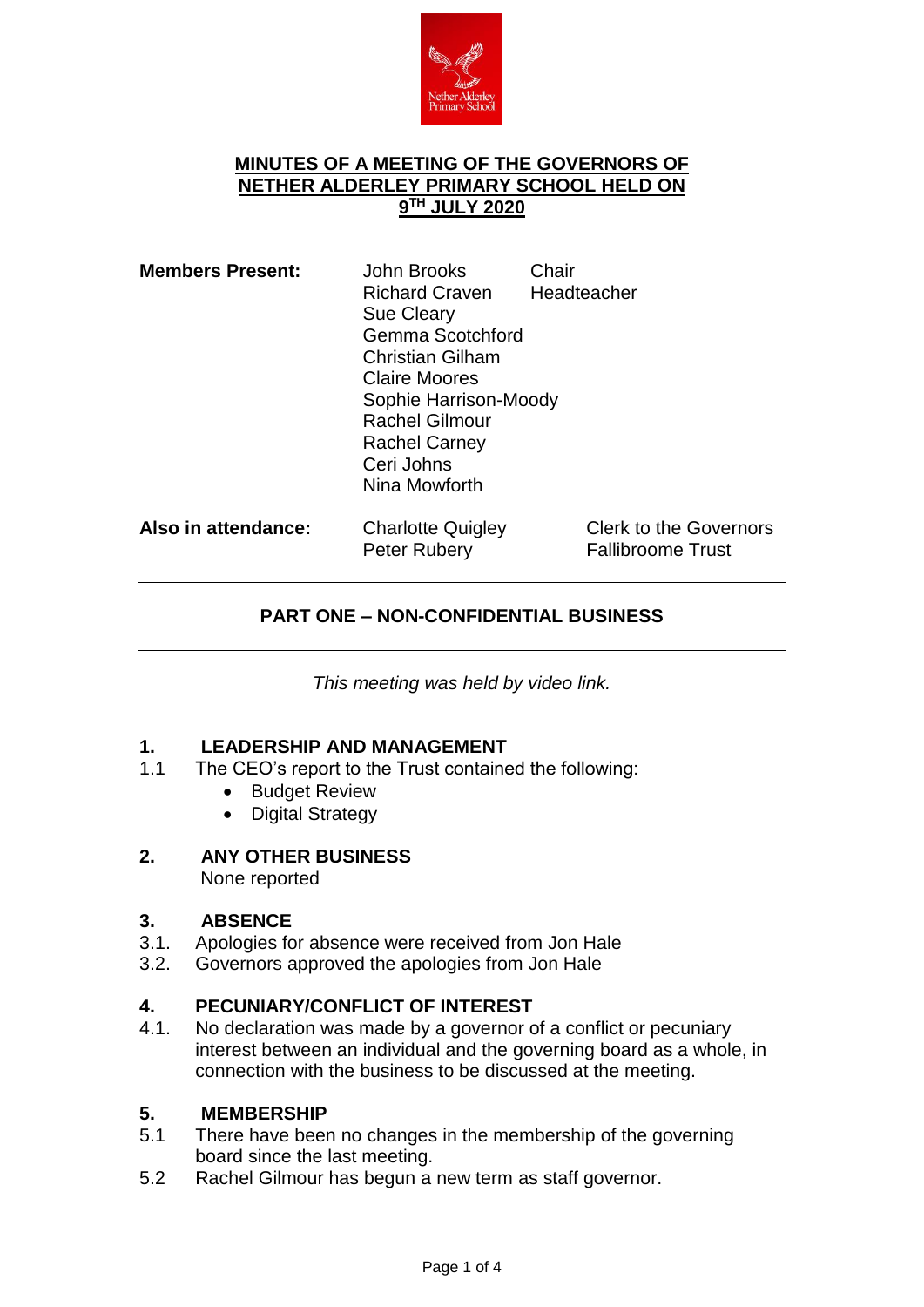

## **6. PART ONE MINUTES**

- 6.1. The part one minutes of the meetings held on  $5<sup>th</sup>$  March 2020 and 19<sup>th</sup> May 2020 were confirmed as a correct record and signed by the chair.
- 6.2. There were no matters arising from the minutes.

## **7. CHAIR'S ACTION**

It was noted that there have not been any decisions taken on behalf of the governing body since the last full governing board meeting.

## **8. LEADERSHIP AND MANAGEMENT**<br>8.1 CEO's report had been circulated prev

- CEO's report had been circulated previously.
- 8.2 Headteacher's Report was discussed; it was noted that pupil numbers were less than predicted

**Question:** What is the anticipated number of pupils for September 2020?

**Answer:** 103 Pupils

**Question:** Do parents who have put Nether Alderley as a first choice who didn't get a place get notified that places are now available? **Answer:** No, they will be accepted at other schools.

**ACTION:** Headteacher to update school twitter page and school website

- 8.3 The headteacher reported that a complaint had been made at the beginning of lockdown as they were dissatisfied with the home learning that was in place. The Trust dealt with the complaint, it was reported that overall a good job had been done.
- 8.4 2020 Pupil outcomes previously circulated, it was agreed the main focus for the year was English.

## **9. FINANCE AND PREMISES**

- 9.1. Trust monitoring letter had been previously circulated, it was reported that in the current financial year there would be a £6k deficit and in the financial year 20/21 a surplus would be achieved of around £18k, this will build up the surplus to 3% of the annual revenue.
- 9.2. Building and maintenance has been considered over the summer, the leaking roof has now been fixed and has been paid for by The Trust. **Question:** What funds have been raised via the Friends of Nether Alderley account?

**Answer:** Donations received from parents and companies, there are regular monthly contributions from families but the majority has come from the PTA.

### **10. STAFFING**

- 10.1 Staffing plan previously circulated was discussed. **Question:** SENCO Role, first part in the Autumn Term will be the headteacher until Mrs Greenwood comes back, is this correct? **Answer:** Yes, and then handed back to the school SENCO.
- 10.2 It was decided that Mr Norman's retirement will be celebrated in September 2020.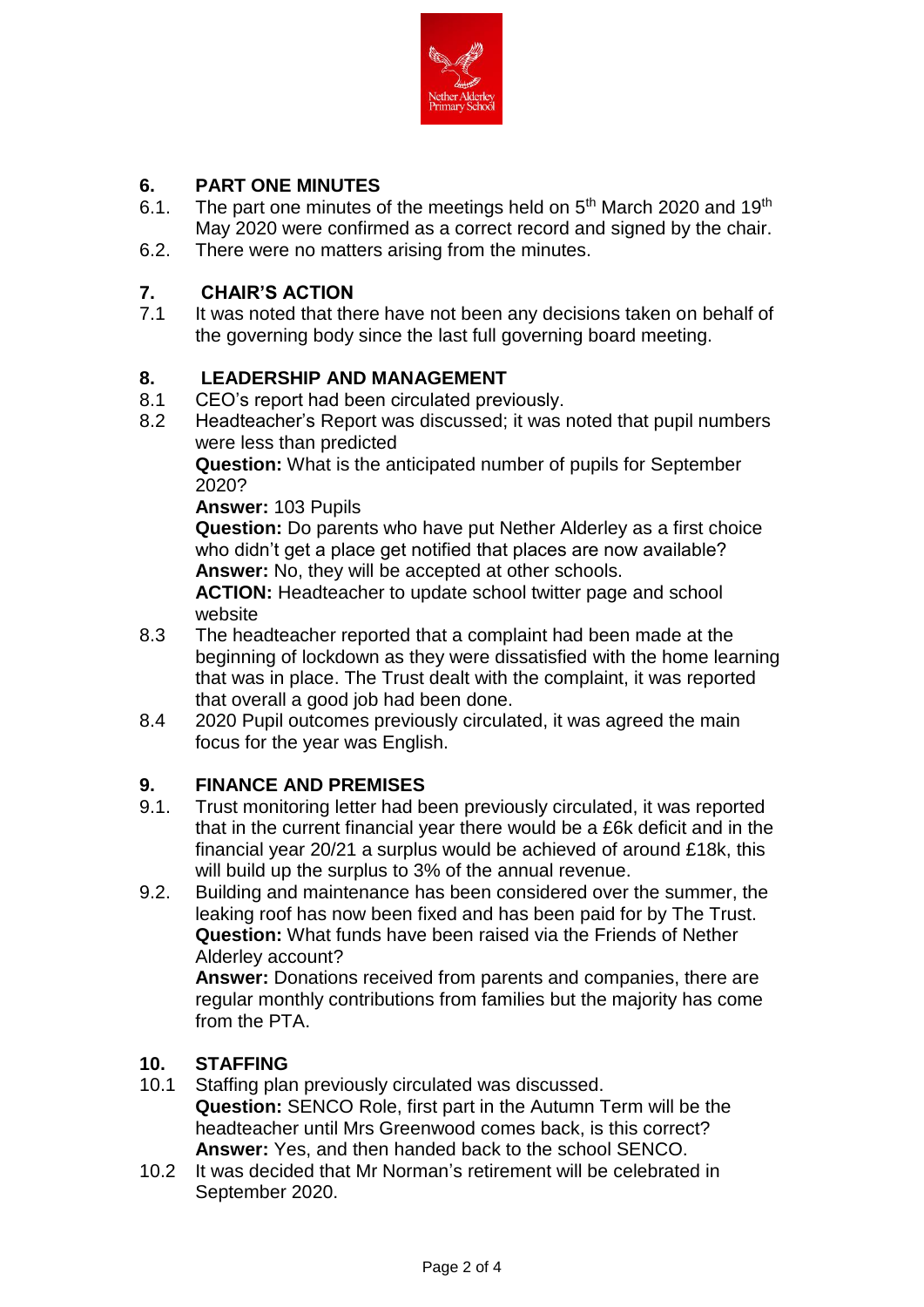

## **11. SPECIAL PROJECTS**

11.1 No update from the Special Projects Committee

## **12 QUALITY OF TEACHING AND LEARNING**

12.1 Home learning update, it was agreed the home learning would come to an end on 17<sup>th</sup> July 2020 and school would not be open to key worker children over the summer holidays.

**Question:** How many children stayed at home for the classes that had come back?

**Answer:** Reception had 1 pupil not return, Year 1 had 6 not return and Year 6 had 1 not return.

It was reported home learning had still been sent home to all the pupils who had not returned back to school.

**Question:** Parents who weren't engaging that were contacted, how many pupils were there?

**Answer:** Over the course of the 12 weeks Class 4 made 9 phone calls, Class 3 had 4 pupils which were from 2 families, Class 2 contacted 3 families and Class 1 had a lot of engagement through Tapestry.

12.2 It was reported that the mitigation plan will be reviewed now guidance for September 2020 has been released. **Question:** Will it still be a 4 ½ day week in September? **Answer:** This will not be allowed

### **13 SCHOOL POLICIES**

13.1 It was reported the safeguarding policy had been updated to comply with COVID.

### **14 DIRECTORS REPORT**

14.1 The report by the Director was previously circulated. It was noted that RSE is due to start in September 2020, the scheme for this has been purchased previously.

### **15 SCHOOL TERM DATES**

15.1 The term dates for 2021-22 will be reviewed in the autumn term to reconcile with the Fallibroome dates. **ACTION:** Headteacher to include in the autumn term agenda**.**

### **16 MEETINGS**

16.1 The dates and times for the full governing board meetings for 2020- 2021 are agreed.

Autumn Term: Thursday 12<sup>th</sup> November 2020 at 6:30pm Spring Term: Thursday 4th March 2021 at 6:30pm Summer Term: Thursday 8<sup>th</sup> July 2021 at 6:30pm